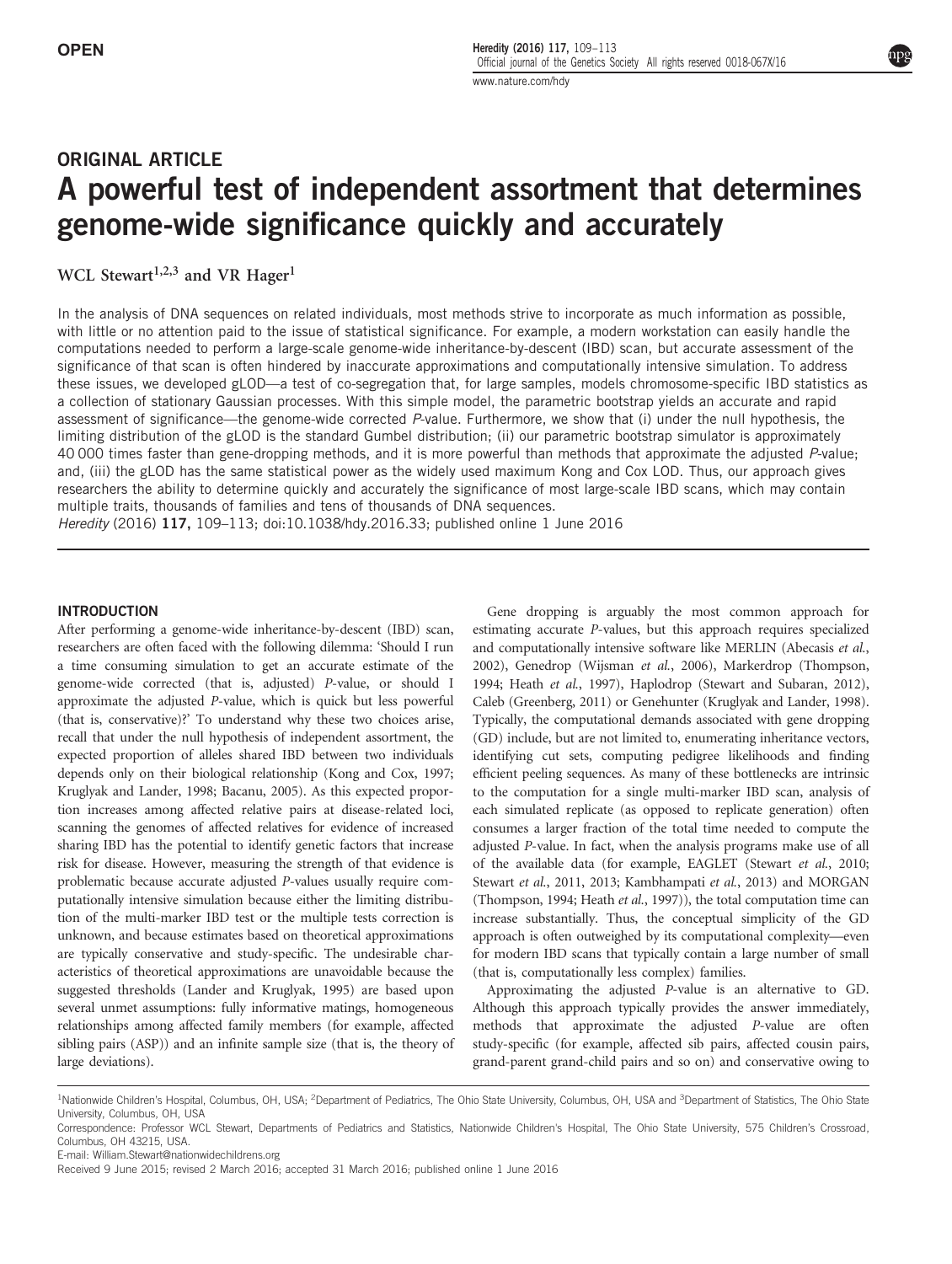the fact that the underlying assumptions (for example, an infinite number of markers with fully informative matings at each marker [\(Feingold](#page-3-0) et al., 1993; [Lander and Kruglyak, 1995\)](#page-4-0)) are often unrealistic. As those assumptions are routinely violated in practice, the approximate adjusted P-value is upwardly biased and the power is reduced. Furthermore, any test that uses the approximation approach is sensitive to the degree to which those assumptions are violated (that is, the test becomes increasingly conservative as the number of markers decreases and/or as the informativeness of each mating decreases).

[Bacanu \(2005\)](#page-3-0) proposed DAR, an approximation method that models marker-specific IBD statistics as an AR(1) autoregressive process. This method uses a moment-based estimator of the correlation between successive linkage statistics (as opposed to the maximum likelihood estimator), and it also uses a mathematical approximation to the tail probabilities of a bivariate normal distribution to estimate the adjusted P-value. As we will show in Results, DAR works well when the matings at each marker are fully informative (that is, when the assumed AR(1) model is correct) and when the correlation is not too close to one, but performance tends to deteriorate in more realistic settings, especially as the amount of missing data increases.

To avoid the aforementioned drawbacks of GD and approximation methods while simultaneously capitalizing on the strengths of the AR (1) model (for example, speed and potentially accuracy), we have developed gLOD—a new test for co-segregation that implements a maximum likelihood estimate of correlation to permit rapid computation of accurate adjusted P-values. In the context of IBD scans computed from dense single nucleotide polymorphism (SNP) data on affected families, our test is robust to heterogeneous family structures and missing genotype data. Furthermore, by exploiting the theory of stationary Gaussian processes, we show (for the first time) that a multi-marker IBD statistic (that is, the gLOD) has a limiting distribution under the null hypothesis; both the gLOD and the maximum Kong and Cox LOD [\(Kong and Cox, 1997\)](#page-4-0) have the same statistical power. Because of its speed and generality, and because power is maintained, the gLOD should facilitate the analysis of any large-scale multi-marker IBD scan, especially scans that contain multiple traits, thousands of families and tens of thousands of DNA sequences. Our proposed test and our high-speed simulator are freely available from the web at: [http://www.mathmed.org/wclstewart/](http://www.mathmed.org/wclstewart/HOME/SOFT/soft.html) [HOME/SOFT/soft.html.](http://www.mathmed.org/wclstewart/HOME/SOFT/soft.html)

## **METHODS**

The maximum Kong and Cox IBD statistic (denoted by  $K_{n,m}$ ) is defined as

$$
K_{n,m} \equiv max \Bigg\{ sgn(\hat{\delta}_t) log \left( \frac{\mathcal{L}(\hat{\delta}_t; D_{n,m})}{\mathcal{L}(0; D_{n,m})} \right) : t = 1, 2, ..., m \Bigg\},\,
$$

where  $m$  is the total number of markers of interest across the genome,  $L(\delta;D_{n,m})$  is the Kong and Cox likelihood [\(Kong and Cox, 1997](#page-4-0)) and  $D_{n,m}$  are the multilocus genotype and phenotype data of  $n$  affected families. For each marker, the Kong and Cox likelihood is indexed by a single univariate parameter, δ, which quantifies the departure from independent assortment. The maximum likelihood estimate of  $\delta$  is denoted by  $\delta$ . Now, because

$$
log\left(\frac{\mathcal{L}(\hat{\delta}_t; D_{n,m})}{\mathcal{L}(0; D_{n,m})}\right) > 0 \text{ for all } t,
$$

and because *mrow*  $> \hat{\delta}t$  is asymptotically normal with mean zero (under the null hypothesis), it follows that  $K_{n,m} > 0$  for large *n* and *m* (that is,  $Pr(K_{n,m} > 0) \rightarrow 1$  as  $n,m \rightarrow \infty$ ). With this notation, our proposed test (that is, the gLOD) is

$$
T_{n,m} = c_m \left[ (2 \ln(10) \cdot K_{n,m})^{1/2} - b_m \right]
$$
  
=  $c_m \left[ max \left\{ sgn(\hat{\delta}_t) \left( 2 \ln \frac{L(\hat{\delta}_t; D_{n,m})}{L(0; D_{n,m})} \right)^{1/2} : t = 1, 2, ..., m \right\} - b_m \right],$   
(1)  
where the coefficients  $c_m = (2 \ln m)^{1/2}$  and  $b_m = c_m - \ln(4\pi \ln m)/(2c_m)$  ensure convergence in distribution of T. for large *n* and *m* Furthermore because the

convergence in distribution of  $T_{n,m}$  for large *n* and *m*. Furthermore, because the Kong and Cox LOD rejects the null hypothesis when  $K_{n,m} > a \in \mathbb{R}^+$  the where the coefficients  $c_m = (2 \ln m)^{1/2}$  and  $b_m = c_m - \ln(4\pi \ln m)/(2c_m)$  ensure<br>convergence in distribution of  $T_{n,m}$  for large *n* and *m*. Furthermore, because the<br>Kong and Cox LOD rejects the null hypothesis when  $K_{n,m} > a \in$ where the coefficients  $c_m = (2 \ln m)^{1/2}$  and  $b_m = c_m - \ln(4\pi \ln m)/(2c_m)$  ensure<br>convergence in distribution of  $T_{n,m}$  for large *n* and *m*. Furthermore, because the<br>Kong and Cox LOD rejects the null hypothesis when  $K_{n,m} > a \in$ these two rejection regions,  $T_{n,m}$  and  $K_{n,m}$  have the same statistical power.

To the best of our knowledge, our test  $T_{n,m}$  is the first multi-marker IBD statistic with a known limiting distribution under the null hypothesis. In particular, if  $z=(z_1,...,z_m)$  is a stationary Gaussian process with  $z_t \sim N(0,1)$ , then<br>as  $m \to \infty$ . Berman (1964), showed that as  $m \rightarrow \infty$ , [Berman \(1964\)](#page-3-0) showed that statistic with a known limiting distribution under the null hypothesis. In<br>particular, if  $z\equiv(z_1,...,z_m)$  is a stationary Gaussian process with  $z_t \sim N(0,1)$ , then<br>as  $m \rightarrow \infty$ , Berman (1964) showed that<br> $T_m = c_m[max\{z_1\} - b_m]$ 

$$
T_m = c_m [max\{z_t\} - b_m]
$$
 (2)

converges in distribution to  $F(w) = exp(-e^{-w})$ , which, in accordance with the Fisher-Tippett extreme value theorem, is also the limiting distribution if the  $z_t$ are independent.

As sgn $(\hat{\theta}_t)$  [2  $\left[ \ln L(\hat{\delta}_t; D_{n,m}) - \ln L(0; D_{n,m}) \right]^{1/2}$  is asymptotically normal<br>th mean zero and unit variance under the null pyrothesis it follows that T with mean zero and unit variance under the null hypothesis, it follows that  $T_{nm}$ converges to Fas  $n,m \to \infty$ . However, the rate of convergence can be slow (that is, the rate is no faster than 1/logm ([Hall, 1979](#page-3-0))), especially for modern genome-wide linkage studies where the correlation between  $z_t$  and  $z_{t+1}$  is typically close to one. In practice,  $F_{n,m}$  (that is, the finite sampling distribution of  $T_{n,m}$ ) is quite far from F, and to accurately determine the significance of  $T_{n,m}$ , one must again resort to simulation. However, because  $F_{n,m}$  is converging to  $F_{mp}$  we can accurately estimate the adjusted P-value for large samples by simulating from a distribution that is close (if not equal) to  $F_m$ . Moreover, because  $T_{n,m}$  is just a simple function of normally distributed (but correlated) random variables (as opposed to a computationally intensive function of multilocus genotypes), our proposed approach for estimating the adjusted P-value is roughly 40 000 times faster than GD.

To obtain realizations from a distribution that is close (if not equal) to  $F_m$ , we use the parametric bootstrap (PB) ([Efron and Tibshirani, 1993](#page-3-0)). For ease of exposition, we restrict attention to a single chromosome with the understanding that the extension to k independent chromosomes (for example, the entire genome) is straightforward. Under the null hypothesis, we assume that the vector:  $\{(2[\ln \text{L}(\hat{\delta}_t; D_{n,m}) - \ln \text{L}(0; D_{n,m})])^{1/2}\}\)$  follows an AR(1) autoregressive model for  $t=1,...,m$ . Thus, the log-likelihood function is:

$$
logL(\rho) \equiv -\frac{m}{2}log(2\pi) - \frac{1}{2}log|\Sigma| - \frac{1}{2}\mathbf{z}'\Sigma^{-1}\mathbf{z},
$$

where  $z_t \equiv sgn(\tilde{\delta}_t) \Big( 2 \Big[ ln \Big[ L(\tilde{\delta}_t; D_{n,m}) - ln \Big[ L(0; D_{n,m}) \Big] \Big]^{1/2}$  and  $\Sigma_\rho$  is the usual variance-covariance matrix for an AR(1) process that depends only on the correlation ρ. We maximize this log-likelihood to obtain the maximum likelihood estimator-MLE( $\rho$ ), and for each realization  $z^*$ , we use Equation (2) to compute  $T_m^*$ . Here, the asterisk superscript implies that the corresponding random variable is realized from the PB procedure. Hence, the proportion of replicates that exceed the observed value of  $T_{n,m}$  accurately estimates the adjusted P-value.

# DATA DESCRIPTION

To compare the type 1 error rates of our proposed test (gLOD) with three competing methods, we simulated genome-wide equi-frequent marker data for nuclear families under the null hypothesis of independent assortment. We considered three scenarios: (i) each family has four members, and each member provides complete microsatellite data (CMD); (ii) only the ASP provides SNP data; and (iii) a scenario (denoted MIX) that contains a mixture of nuclear families of varying informativeness, with some families providing SNP genotypes for every member, while other families have missing

110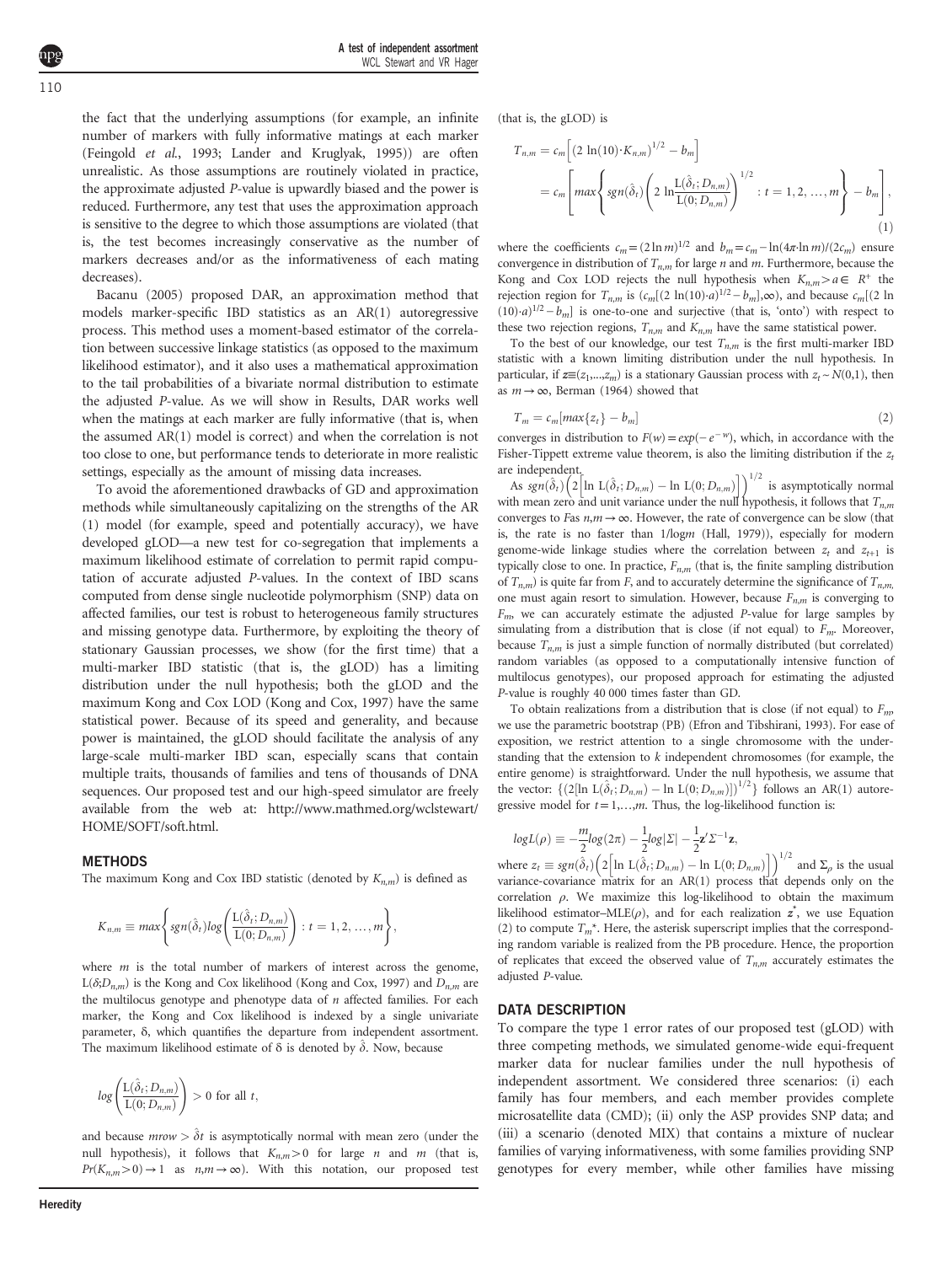<span id="page-2-0"></span>genotype data on one or both parents (see Figure 1 for a detailed description of the pedigree structures that were used). Across all scenarios, only offspring provided phenotypic data, and every family contained at least one ASP.

Conceptually, the CMD scenario represents the ideal situation where IBD information is completely known. In CMD, adjacent microsatellites are separated by 5 centiMorgans (cMs), and each microsatellite has 20 alleles. By contrast, the ASP scenario is intended to represent the worst case. The MIX scenario falls somewhere in between CMD and ASP. In the ASP, and MIX scenarios, SNPs are separated by 1 cM for a total of 3484 SNPs across the genome. For each scenario, we simulated 5000 replicates (via GD) with 400 families per replicate, and for each replicate, we estimated the actual type 1 error using: (i) 10 000 PB realizations, (ii) a tail probability approximation (denoted DAR) and (iii) the limiting Gumbel distribution (GUMBEL). Finally, to demonstrate the utility of our proposed test when applied to real data, we computed the gLOD from the genomewide dense SNP data of 422 type 1 diabetic families.

### RESULTS

For each replicate and for each competing method: PB, DAR and GUMBEL, we used GD to estimate the actual type 1 error, the absolute bias from the nominal type 1 error, the standard deviation and the root mean squared error. Results are shown for a nominal genomewide corrected type 1 error of 5%, but qualitatively, the relative behavior of all three methods for 10% and 1% type 1 error rates is unchanged (data not shown).

With the CMD scenario, where the autoregressive model is correct because IBD information is known, we see that there is good agreement (Table 1) between our proposed PB approach and DAR (the tail probability approximation). This is expected because both methods assume an underlying AR(1) model, and because both methods yield virtually identical estimates of the autocorrelation  $(\hat{\rho} = 0.83)$ , which is not too close to one. Note that type 1 error estimates derived from the limiting Gumbel distribution (denoted GUMBEL) do not depend on an estimate of the autocorrelation, nor do they depend on an estimate of the finite sampling distribution.



Figure 1 Pedigree structures (A-D) are shown, where individuals shaded in black are both affected and genotyped, gray are genotyped only and unshaded individuals are neither phenotyped nor genotyped. Each replicate contained 400 families of type (A and D), or a mixture of types (A–D) in the following proportions: 52, 23, 15 and 10 percent, respectively.

Therefore, standard deviations and root mean squared errors are not applicable for GUMBEL estimates of the type 1 error.

Although the AR(1) assumption is no longer correct in the ASP scenario, it still provides a reasonable first-order approximation to the distribution of normally distributed (but correlated) IBD statistics across the genome. This is shown by the fact that, for a nominal family-wise type 1 error of 5%, the PB estimate of the genome-wide type 1 error is 4.31% (Table 2). Moreover, the approximation provided by our PB approach is roughly 40 000 times faster than DAR. Specifically, the simulation and analysis of a single GD replicate in the ASP setting takes ~38 s on a 3.4 GHz processor. On the same machine and in the same amount of time, one can simulate and analyze more than 40 000 PB replicates.

As the DAR method also assumes an underlying AR(1) model, one might expect to find similar performance between DAR and the gLOD. However, the DAR-based estimate of the genome-wide type 1 error (3.69%) is less accurate than the estimate obtained by the gLOD. This happens because the tail probability approximation and the autocorrelation estimator in DAR are both sensitive to autocorrelations near 1.0. As our PB approach uses maximum likelihood to estimate the autocorrelation, it is less sensitive to autocorrelations near 1.0. For the ASP scenario, the autocorrelation as estimated by DAR is 0.991 and as estimated by the gLOD is 0.985. Furthermore, because the genome length is fixed, the GUMBEL estimator of type 1 error is also sensitive to autocorrelations close to 1.0, because high autocorrelation is equivalent to a reduction in 'effective' sample size (that is, the finite sampling distribution is far from the limiting Gumbel distribution). For example, it is considerably more conservative in the ASP scenario (genome-wide type 1 error  $= 0.12\%$ ) than it is in the CMD scenario (genome-wide type 1 error=3%).

In the more realistic scenario (denoted MIX), the data contain a mixture of nuclear families with differing amounts of missing SNP data and different sibship sizes. However, PB still outperforms both DAR and GUMBEL ([Table 3\)](#page-3-0). In fact, because the theoretical basis for the GUMBEL estimator is quite similar to the conservative approximation first advanced by [Kruglyak and Lander \(1998\),](#page-4-0) it is not

|  |  |  |  |  |  |  | Table 1 Type 1 error for complete microsatellite data (CMD) |  |  |
|--|--|--|--|--|--|--|-------------------------------------------------------------|--|--|
|--|--|--|--|--|--|--|-------------------------------------------------------------|--|--|

| Competing<br>methods | Actual type 1<br>error | Absolute<br>bias | Standard<br>deviation | Root<br><b>MSE</b> |
|----------------------|------------------------|------------------|-----------------------|--------------------|
| <b>PB</b>            | 4.2                    | 0.8              | 0.2                   | 0.8                |
| <b>DAR</b>           | 4.0                    | 1.0              | 0.1                   | 1.0                |
| GUMBEL               | 3.0                    | 2.0              | <b>NA</b>             | <b>NA</b>          |

Abbreviations: MSE, mean squared error; NA, not applicable; PB, parametric bootstrap. The nominal (that is, target) type 1 error is 5%. The PB approximation (bold) is closest to the nominal error rate.

| Table 2 Type 1 error for affected sibling pairs (ASP) Scenario |
|----------------------------------------------------------------|
|----------------------------------------------------------------|

| Competing<br>methods | Actual type 1<br>error | Absolute<br>bias | Standard<br>deviation | Root<br><b>MSE</b> |
|----------------------|------------------------|------------------|-----------------------|--------------------|
| <b>PB</b>            | 4.3                    | 0.7              | 0.3                   | 0.8                |
| <b>DAR</b>           | 3.7                    | 1.3              | 0.1                   | 1.3                |
| GUMBEL               | 0.8                    | 4.2              | <b>NA</b>             | <b>NA</b>          |

Abbreviations: MSE, mean squared error; NA, not applicable; PB, parametric bootstrap. The nominal (that is, target) type 1 error is 5%. The PB approximation (bold) is closest to the nominal error rate.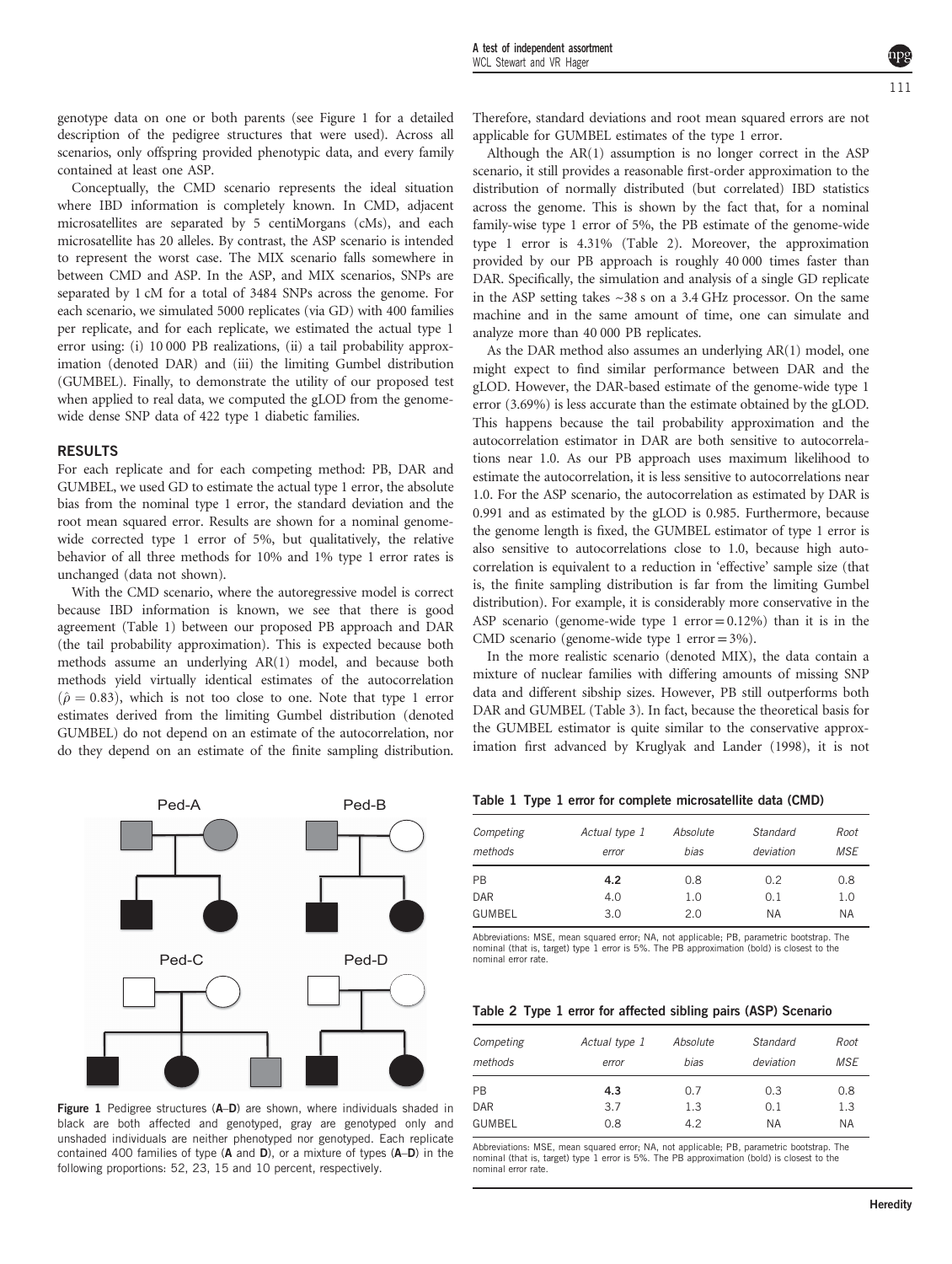<span id="page-3-0"></span>Table 3 Type 1 error for a mixture of nuclear families (MIX)

| Competing<br>methods | Actual type 1<br>error | Absolute<br>bias | Standard<br>deviation | Root<br><b>MSE</b> |
|----------------------|------------------------|------------------|-----------------------|--------------------|
| <b>PB</b>            | 4.2                    | 0.8              | 0.3                   | 0.9                |
| <b>DAR</b>           | 3.7                    | 1.3              | 0.1                   | 1.3                |
| <b>GUMBEL</b>        | 0.9                    | 4.1              | <b>NA</b>             | <b>NA</b>          |

Abbreviations: MSE, mean squared error; NA, not applicable; PB, parametric bootstrap. The nominal (that is, target) type 1 error is 5%. The PB approximation (bold) is closest to the nominal error rate.

surprising that the two methods yield similar type 1 error approximations. Recall that the Krugyak and Lander approach recommends rejecting the null hypothesis when the uncorrected P-value is less than  $2.2 \times 10^{-5}$ . For the MIX scenario, this recommendation equates to an actual genome-wide type 1 error of 0.7%, which is quite close to the GUMBEL estimates of 0.8% and 0.9% [\(Tables 2](#page-2-0) and 3). For the MIX scenario, the autocorrelation as estimated by DAR is 0.989, and as estimated by the gLOD is 0.981.

It is not surprising (given the mathematical relationship between type 1 error and power) that GD has slightly higher power than PB, and that PB has slightly higher power than DAR and that all three are considerably more powerful than GUMBEL. In terms of power, the relative performance of all four methods remained unchanged for the three instructive scenarios shown here, and for a wider range of trait models and pedigree structures (data not shown). Because the null and alternative distributions are fixed, any testing procedure that overestimates the critical value (for example, PB, DAR and GUMBEL) must have lower power than the one that does not (for example, GD).

We also tested the method using real data by analyzing 422 type 1 diabetic families with our PB approach. Using this approach, we estimated the adjusted P-value at less than 1e-05, which occurred directly over the HLA (Human Leukocyte Antigen) region (a small stretch of chromosome 6 that explains most of the heritability of type 1 diabetes). Interestingly, the second highest peak (Kong and Cox  $LOD = 2.67$ ) occurs on chromosome 2 at SNP rs1533661. This SNP is 7 megabases from CTLA4 (cytotoxic T-lymphocyte-associated protein 4), a gene known to influence type 1 diabetes (Nisticò et al., 1996) and other autoimmune disorders (Ban et al., 2003) as well. Arguably, the unadjusted P-value (0.0002) for rs1533661 is suggestive, but it is the gLOD that correctly quantifies the evidence for this SNP's influence by providing an adjusted P-value of 0.18. Thus, in addition to detecting suggestive loci, the gLOD makes it easier to interpret their overall statistical importance as well.

#### **DISCUSSION**

Our approach provides fast and accurate P-values for multi-marker IBD scans, and it maintains the same statistical power as the commonly used Kong and Cox LOD. Furthermore, our PB approach yields critical values for testing that are less conservative than published guidelines, and our approach can be applied to a wider variety of study designs as well. Its speed, accuracy and generality should allow independent labs to compare and combine their multimarker IBD results quickly, confidently and more easily.

Compared with GD (denoted  $\hat{F}_{n,m}$ ), our PB approach (denoted  $\tilde{F}_m$ ) is extremely fast, and this was certainly our primary motivation for developing the proposed simulator. However, because the misfit between  $F_m$  and  $F_m$  (when it exists) could in principle be important, we extended our AR(1) model to a second-order Markov assumption (that is, we modeled the conditional distribution of  $z_{t+2}$  given  $z_{t+1}$  and  $z_t$ ),

and recomputed the actual type 1 errors for PB and DAR. The results from this sensitivity analysis were qualitatively the same (data not shown), suggesting that the AR(1) model is at least adequate for most modern IBD scans. We are currently working to extend our test statistic to detect protective loci, and to incorporate the phenotypes of unaffected individuals into the analysis.

To the best of our knowledge, gLOD is the first genome-wide, multi-marker IBD statistic that has been shown to have a limiting distribution under the null hypothesis. Given that so many different IBD statistics have comparable power, it is likely that many of these tests also have similar limiting distributions as well. This conjecture is further supported by the recent report that the asymptotic behavior of the maximum multipoint LOD for two fully informative and linked markers (where the maximization is not restricted to the genetic length of a DNA molecule, but instead occurs over the entire real line appears to converge to a non-degenerate distribution under the null hypothesis (Hodge et al., 2008)). If there are other multi-marker IBD statistics with limiting distributions, then it may be possible to select statistics so as to maximize power, and/or the rate of convergence, and/or robustness to the presence of missing data.

For the first time, thanks to our proposed test (that is, the gLOD) and to our PB approach, standardization of IBD scans across studies is a real possibility. Ultimately, the gLOD could significantly improve the finemapping of linked regions, which in turn should increase the power of re-sequencing methods. Overall, our approach gives researchers the ability to quickly and accurately determine the significance of a modern IBD scan without having to sacrifice statistical power.

#### DATA ARCHIVING

Data available from the Dryad Digital Repository: [http://dx.doi.org/](http://dx.doi.org/10.5061/dryad.7tb57) [10.5061/dryad.7tb57](http://dx.doi.org/10.5061/dryad.7tb57).

### CONFLICT OF INTEREST

The authors declare no conflict of interest.

#### ACKNOWLEDGEMENTS

We would like to thank Dr Susan E Hodge, Dr David A Greenberg and the Referees for their thoughtful comments and remarks during the preparation and review of this manuscript. Access to the diabetes data used in the analysis was generously given by the National Disease Resource Interchange, Philadelphia, PA.

Abecasis GR, Cherny SS, Cookson WO, Cardon LR (2002). Merlin–rapid analysis of dense genetic maps using sparse gene flow trees. Nat Genet 30: 97–101.

- Bacanu SA (2005). Robust estimation of critical values for genome scans to detect linkage. Genet Epidemiol 28: 24–32.
- Ban Y, Davies TF, Greenberg DA, Kissin A, Marder B, Murphy B et al. (2003). Analysis of the CTLA-4, CD28, and inducible costimulator (ICOS) genes in autoimmune thyroid disease. Genes Immun 4: 586–593.
- Berman SM (1964). Limit theorems for the maximum term in stationary sequences. Annals of Mathematical Statistics 35: 502–516.
- Efron B, Tibshirani RJ (1993). An Introduction to the Bootstrap. Chapman & Hall: New York, NY, USA.
- Feingold E, Brown PO, Siegmund D (1993). Gaussian models for genetic linkage analysis using complete high-resolution maps of identity by descent. Am J Hum Genet 53: 234–251.
- Greenberg DA (2011). Computer simulation is an undervalued tool for genetic analysis: a historical view and presentation of SHIMSHON–a Web-based genetic simulation package. Hum Hered 72: 247–257.
- Hall P (1979). On the rate of convergence of normal extremes. Journal of Applied Probability 16: 433–439.
- Heath SC, Snow GL, Thompson EA, Tseng C, Wijsman EM (1997). MCMC segregation and linkage analysis. Genet Epidemiol 14: 1011-1016.
- Hodge SE, Rodriguez-Murillo L, Strug LJ, Greenberg DA (2008). Multipoint lods provide reliable linkage evidence despite unknown limiting distribution: type I error probabilities